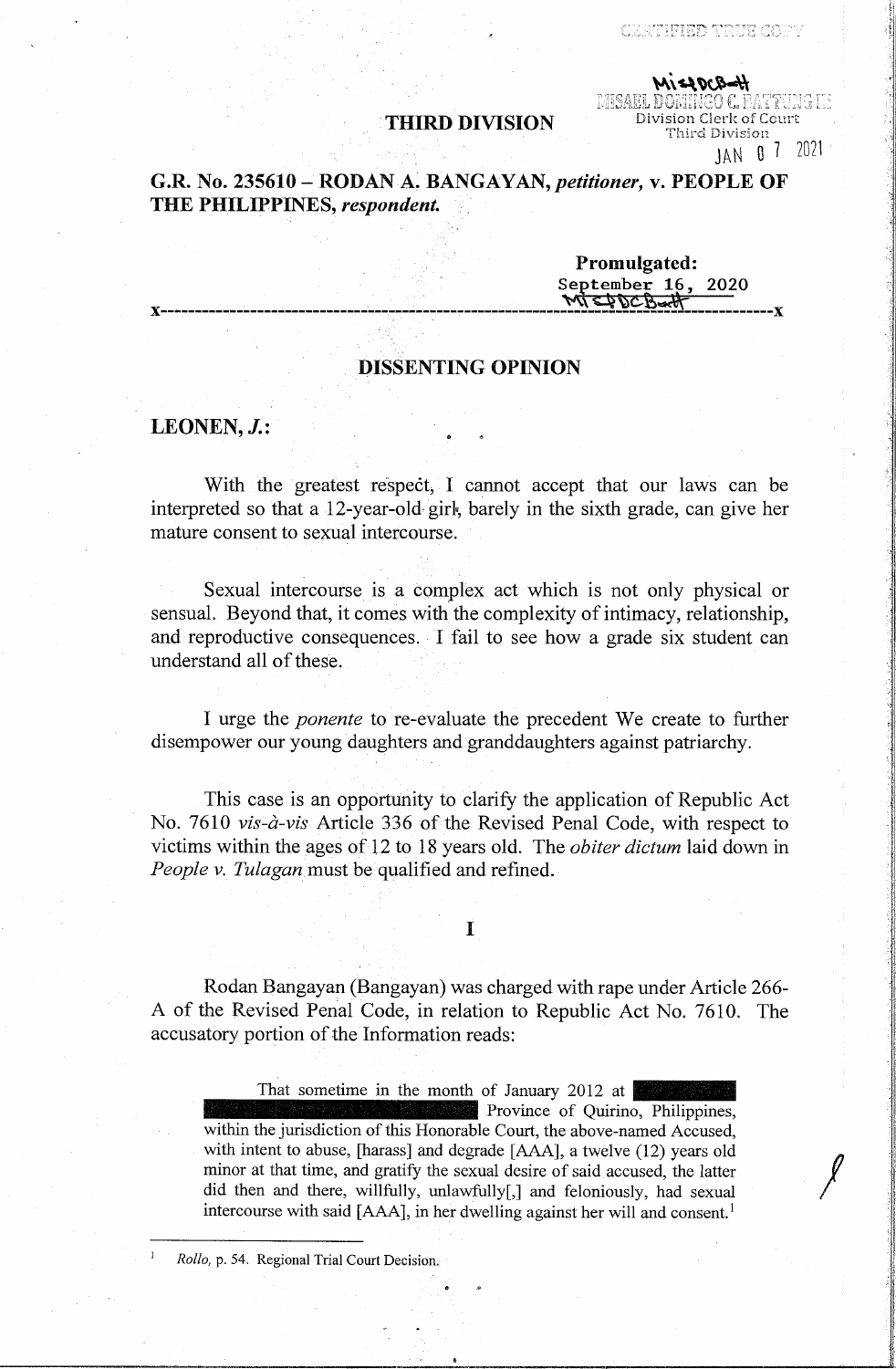*I* 

Upon arraignment, Bangayan pleaded not guilty. His counsel manifested that AAA, then 14 years old, was no longer interested in pursuing the case because she and Bangayan were already living together as husband and wife.<sup>2</sup> The counsel submitted AAA's Affidavit of Desistance.<sup>3</sup>

However, due to AAA's minority and the lack of assistance of an elderrelative in the execution of the affidavit, the trial court directed the Municipal Social Welfare and Development Office of Nagtipunan, Quirino (Social Welfare Office) to conduct a case study on AAA.<sup>4</sup>

The Social Welfare Office found that AAA was abused as a child, and as a result, her longing for a parental figure impelled her to live with Bangayan. The Social Welfare Office then argued against the cohabitation of Bangayan and AAA, considering that Bangayan was abusing AAA and was incapable of providing for her basic needs such as food, shelter, and education. A portion of the findings states:

#### RECOMMENDATION

Based on the above information, the client suffered multiple emotional [crises] that hampered her growth and development. She has the time, knowledge, potentials, and abilities that could enhance her total development. However, as early as 7 years old, she had crisis due to role confusion.

Being abused, she was unable to develop her unique values or personality. She was not allowed the opportunities to acquire friends, develop skills and knowledge through formal education.

Living together with the perpetrator could support her longing for a parental figure. He served as support for her existence but considering his weaknesses such as abusing her, the lack of sense of responsibility and assertiveness as lack of resources could affect the future of the minor and son. He could not provide the basic needs such as food, shelter, and education with his disposition in life.

The minor had the CHANCE to grab the opportunities of the PRESENT and the FUTURE once she is AWAY from her perpetrator. Support from relatives is highly recommended for direction.

The honored court is then requested for favorable action that will promote the general welfare of the minor-[AAA] and her family.<sup>5</sup>

Pre-trial and trial then ensued.<sup>6</sup>

<sup>2</sup>Id. Id. Id. <sup>5</sup>Id. at 55. 6 Id.

l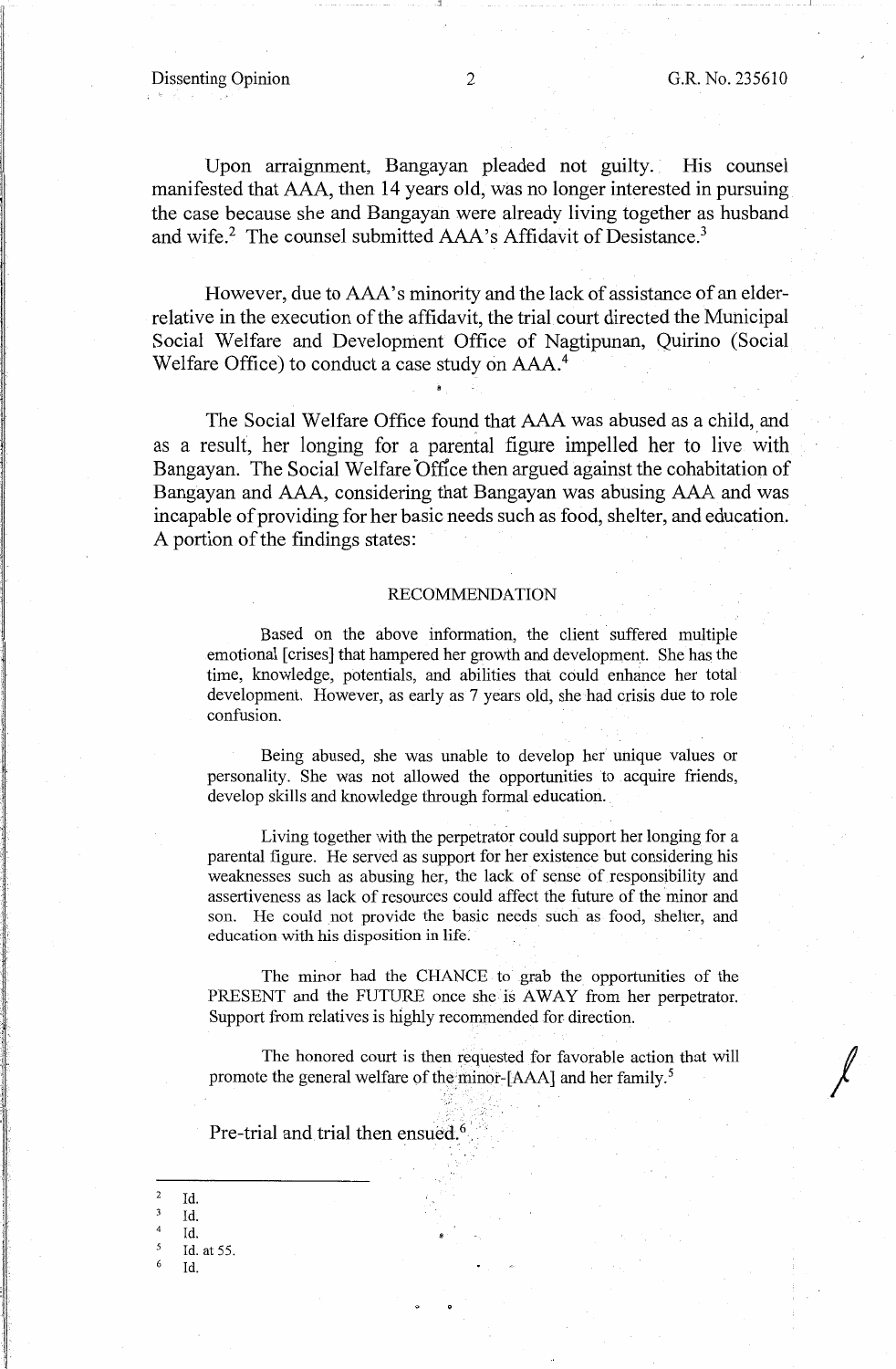Ę. ! .l

> ·.1 .I j

 $\left| \begin{array}{c} \end{array} \right|$ 

The prosecution presented the following witnesses: (1) Dr. Luis Villar (Dr. Villar); (2) Police Inspector Rosalita Manilao (P/Insp. Manilao); and (3)  $BBB.<sup>7</sup>$ 

Dr. Villar, the Municipal Health Officer of Nagtipunan, Quirino, testified as the physician who conducted the physical examination on AAA. He narrated that during his interview with AAA, he noticed that she was avoiding eye contact, "because she was ashamed of what happened to her." AAA allegedly confided to Dr: Villar and told him that Bangayan would kill her if she refused to have sex with him. AAA further disclosed that she had sexual intercourse with Bangayan twice in the past: ( 1) in the second grade when she was only nine (9) years old; and (2) in the fourth grade when she was just 11 years old.<sup>8</sup>

Dr. Villar noted that there was no recent hymenal injury and that "the edges are smooth." However, AAA's opening approximates the size of an index finger, which is not normal for a young patient. The tests also showed that AAA was already 2-3 months pregnant, compatible with her claim that she was raped before January 2012.<sup>9</sup>

P/Insp. Manilao testified that AAA and her aunt came to their station to file a complaint against Bangayan. Upon their arrival, she noticed that AAA appeared to be traumatized. She then took AAA's sworn statement and clarified that  $AAA$  answered the questions on her own.<sup>10</sup>

BBB is AAA's brother. He narrated that Bangayan was living with them because the latter was helping him cultivate their cornfield. On January 5, 2012, upon arriving home from the farm, he found Bangayan on top of AAA, both of them naked from the waist down. AAA was crying and Bangayan, though unarmed, threatened to kill BBB if he reports the incident.<sup>11</sup>

On the other hand, Bangayan is the sole witness for the defense. He denied having raped AAA, claiming that it was consensual sex because they are in a relationship. At the time he testified in court, he claims that they were already living together as husband and wife with two (2) children, despite not being married yet. Furthermore, he claimed that AAA only filed the case due to a misunderstanding that they had.<sup>12</sup>

- Id. at 56-57.
- <sup>8</sup>Id. at 56.
- $^{9}$  Id.
- Id. at 56-57.
- $\frac{11}{12}$  Id. at 57.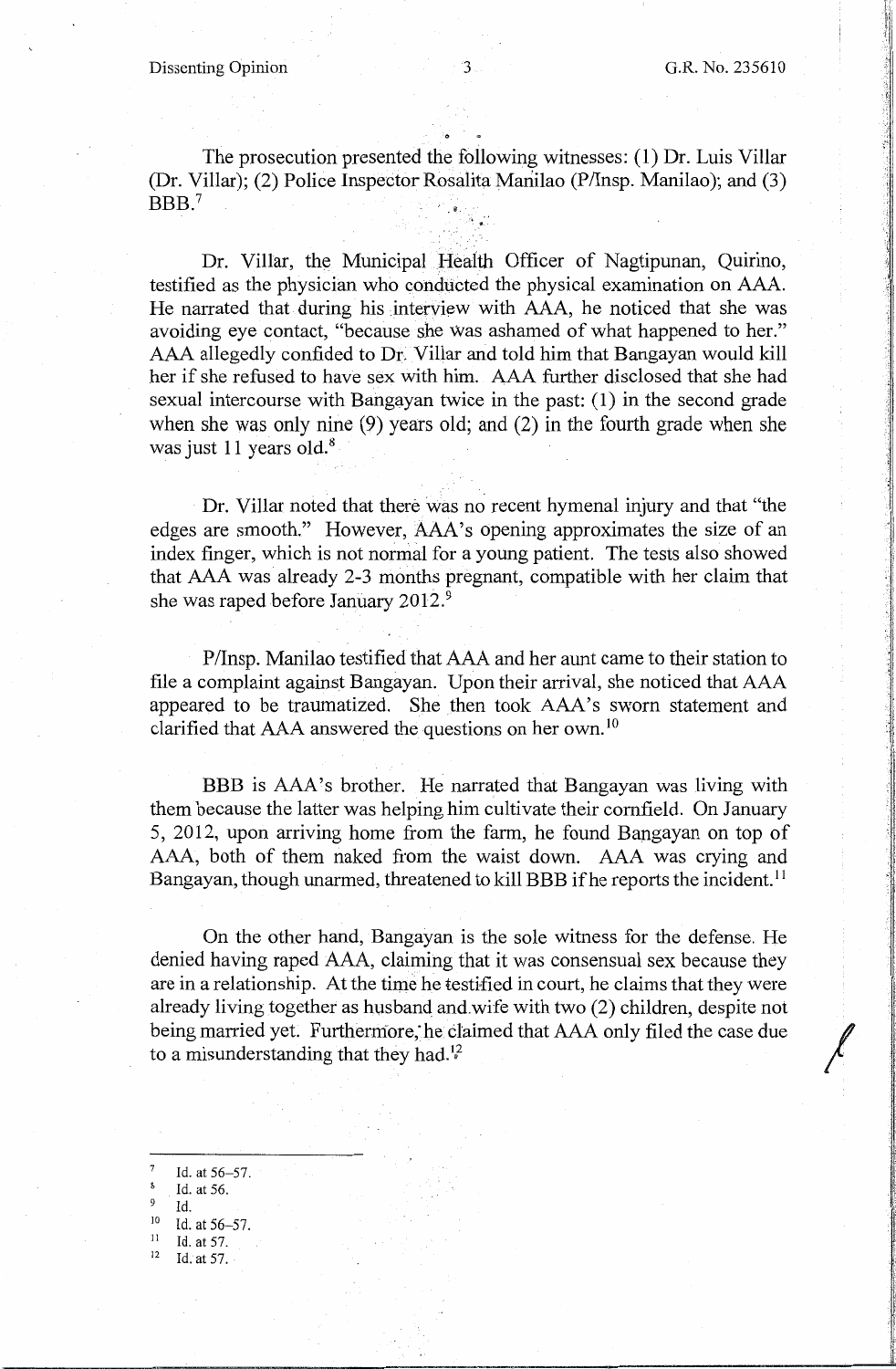- - \_\_ I

*I* 

The trial court found Bangayan guilty of violation of Section 5(b), Article III of Republic Act No. 7610.<sup>13</sup> It held that the element of sexual abuse with a child is present, considering that AAA was only 12 years old at the time of the incident. Likewise, the element of coercion or influence is present because Bangayan, who was 27 years old at that time, had sexual intercourse with a minor. The trial court concluded that the age gap between the two (2) indicated Bangayan's moral ascendancy and influence over AAA. Bangayan's father-figure image is reflected in the case study conducted by the Social Welfare Office. 14

The trial court ruled that AAA's consent is immaterial because the submission or consent of a child due to the influence of an adult is not a defense in sexual abuse. <sup>15</sup>

. On the issue of AAA' s affidavit of desistance, the trial court considered the document as a hearsay evidence because AAA did not testify regarding its execution. Further, affidavits of desistance are frowned upon by courts.<sup>16</sup>

Upon appeal, the Court of Appeals affirmed the conviction of Bangayan. The appellate court ruled that the sweetheart defense cannot be given credence under Republic Act No. 7610 because "[a] child exploited in prostitution or subjected to other sexual abuse cannot validly give consent to sexual intercourse<sup>[.]"17</sup>

The Court of Appeals maintained that the elements of sexual abuse are present in this case:

First, Bangayan was identified as the person who had sexual intercourse with AAA, who is a minor.<sup>18</sup> tified a

Second, AAA was subjected to sexual abuse due to the coercion and influence of Bangayan. Sexual abuse contemplates situations wherein "a child indulges in sexual intercourse or ... influence of any adult." Considering that AAA was only 12 years old while Bangayanwas already 27 years old at that time, the 15-year age gap between them made AAA vulnerable to the influence and deception of adults. <sup>19</sup>

Lastly, AAA was a minor at the time of the incident.<sup>20</sup>

- $^{16}$  Id. at 60.<br> $^{17}$  Id. at 20.
- $17$  Id. at 29-30.

1:

<sup>&</sup>lt;sup>13</sup> Id. at 54-61. The Decision was penned by Executive Judge Menrado V. Corpuz of Branch 38, Regional Trial Court, Maddela Quirino.<br>
<sup>14</sup> Id. at 59.<br>
<sup>15</sup> Id

 $^{15}$  **Id.**<br><sup>16</sup> **Id.** 

 $18$  Id. at 30-31.

 $19$  Id. at 32.<br>
<sup>20</sup> Id. at 32.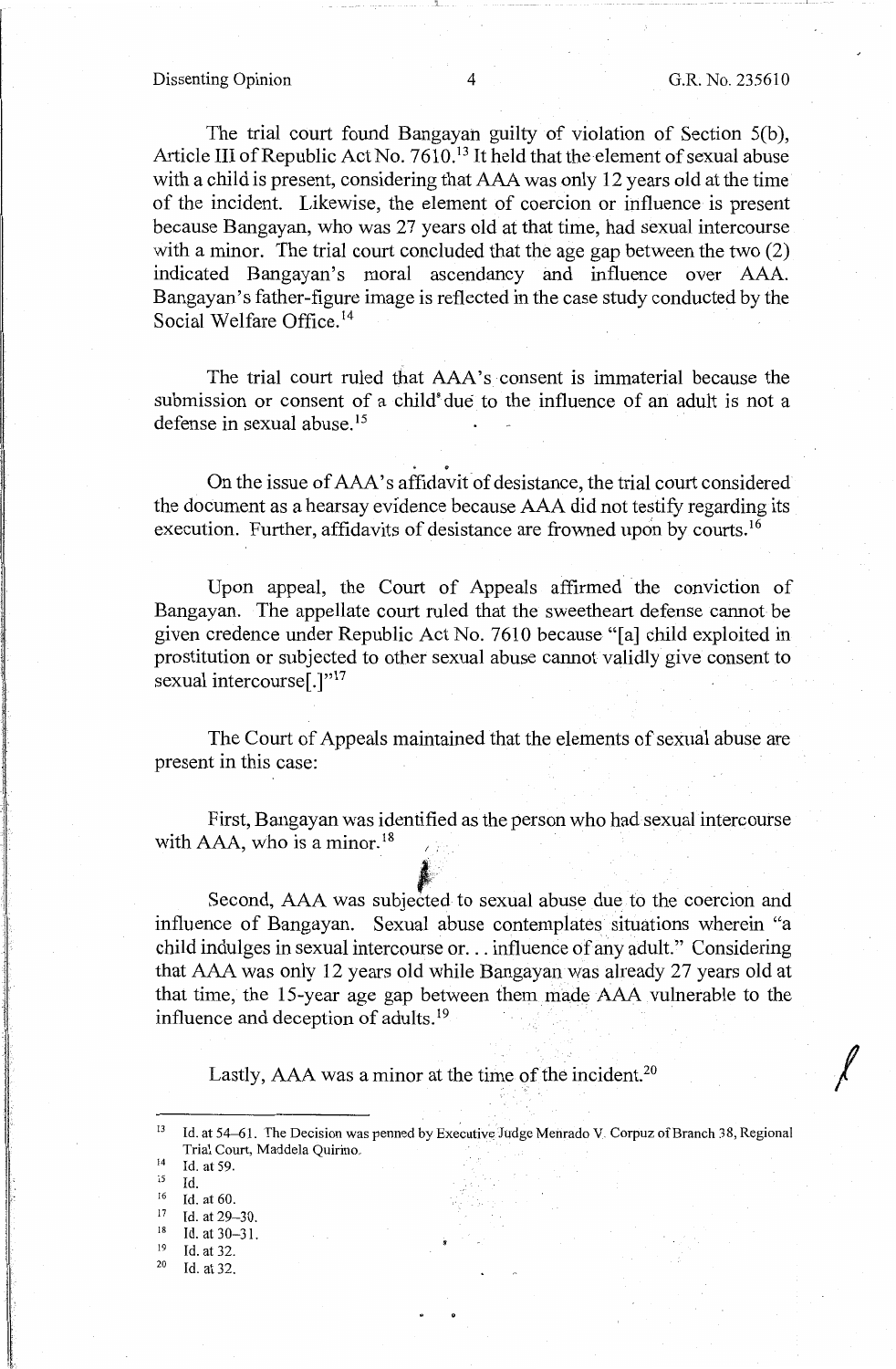$\sqrt{\frac{2}{\pi}}$ 

"• t . :·

 $\cdot$  .  $~\cdot$  11 I ·.1

> $\parallel$  $\mathbb{I}$

-i  $\cdot$  I

Bangayan then moved for the reconsideration of the decision, but to no avail.<sup>21</sup>

Petitioner now comes before this Court, asserting that:  $(1)$  he proved by clear and convincing evidence that, he should not be held criminally liable, because he was in a relationship with the victim at the time of the incident; (2) the victim gave her sexual consent, indicated by the fact that they are now living together with two (2) children; and (3) this continuing relationship is an absolutory cause.<sup>22</sup>

In acquitting petitioner, the *ponencia* held that:

- 1. "[T]he prosecution failed to establish all the elements of sexual abuse contemplated under Section 5(b) of Article III of Republic Act No. 7610[.]"<sup>23</sup>
- 2. Section 5 of Republic Act No. 7610, which requires that sexual intercourse with a child "for money, profit, or any other consideration or due to the coercion or influence of any adult, syndicate<sup>[,]</sup> or group," leaves room for a child between 12 and 18 years old to give his or her sexual consent.<sup>24</sup>
- 3. Citing *People v. Tulagan,* the *ponencia* concludes that, since the victim: (1) consented to the sexual intercourse; and (2) there was no coercion, intimidation or influence of an adult, Bangayan is not guilty of sexual abuse under Republic Act No.  $7610^{25}$
- 4. The victim's consent to the sexual act is indicated by her conduct during and after the commission of the act.<sup>26</sup>

The *ponencia* primarily draws its conclusion based on the ruling of this Court in *People v. Tulagan.* 27 In *Tulagan,* it was established that Tulagan raped and inserted his finger into a nine-year-old girl's vagina. As a result, the trial court and the appellate court convicted Tulagan. Upon appeal, this Court affirmed that he is guilty of sexual assault and rape under Article 266- A, par. 2 of the Revised Penal Code; in relation to Section 5(b) of Republic Act No. 7610.<sup>28</sup>

 $28$  Id.

<sup>21</sup> Id. at 36~37. Court of Appeals Resolution. The Resolution was penned by Associate Justice Mario V. Lopez, and concurred in by Associate Justices Remedios A. Salazar-Fernando and Eduardo B. Peralta,

Jr. of the Former Second Division, Court of Appeals, Manila.<br>
<sup>22</sup> Id. at 46–49.<br>
<sup>23</sup> Id. at 7–8.<br>
<sup>25</sup> Id. at 8–12.<br>
<sup>25</sup> Id. at 8–12.<br>
<sup>26</sup> Id. at 12.<br>
<sup>26</sup> Id. at 12.<br>
<sup>26</sup> Id. at 12. [Per J. Peralta, En Banc].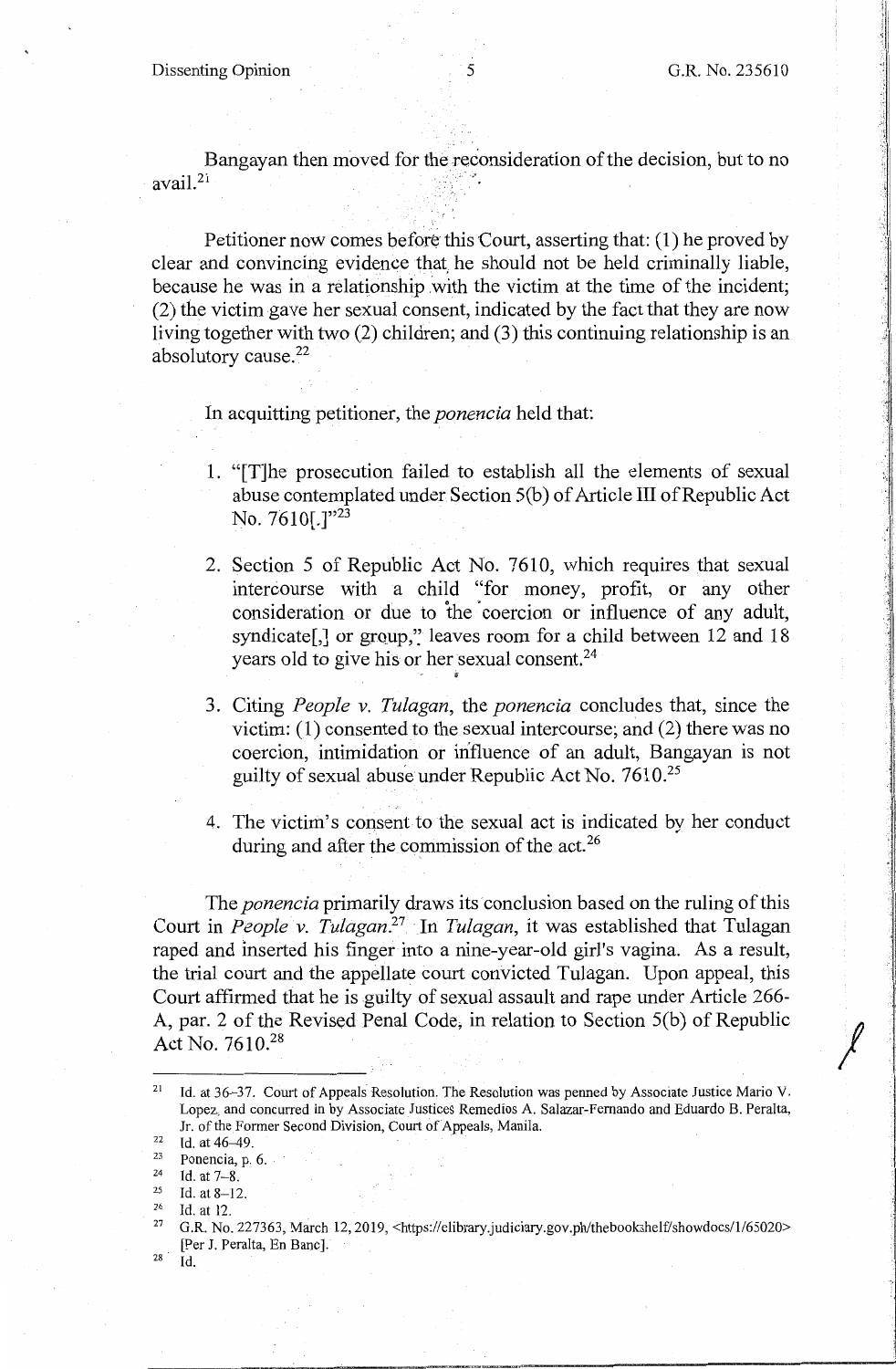*)* 

In upholding Tulagan's conviction, this Court discussed the effect of the enactment of Republic Act No. 7610 to Revised Penal Code provisions on rape and lascivious conduct. When Republic Act No. 7610 took effect, special forms of acts of lasciviousness were no longer punished under Article 336 of the Revised Penal Code, but it is now a distinct crime of sexual assault under Article 266-A, paragraph 2 of the Revised Penal Code.<sup>29</sup>

Unfortunately, much of the discussion in *Tulagan,* with respect to children between 12 and 18 years old, was only conjectural. Without factual parameters, this Court proceeded to create permutations and possible scenarios on rape cases that were not yet filed. This led to lengthy discussions and guesswork on rape victims within this age range. Now, with the actual facts before us, the application of the law must be refined and clarified.

II

Republic Act No. 7610, otherwise known as *The Special Protection of Children Against Abuse, Exploitation and Discrimination Act,* sought "to provide special protection to children from all forms of abuse, neglect, cruelty exploitation and discrimination and other conditions, prejudicial their development[.]"30

One of the salient provisions of the law is the criminal liability on "Child Prostitution and Other Sexual Abuse" under Section 5. It states:

#### ARTICLE III

#### *Child Prostitution, and Other Sexual Abuse*

SECTION 5. *Child Prostitution and Other Sexual Abuse.*  Children, whether male or female, who for money, profit, or any other consideration or due to the coercion or influence of any adult, syndicate or

It shall be the policy of the State to protect and rehabilitate children gravely threatened or endangered by circumstances which affect or will affect their survival and normal development and over which they have no control.

The best interests of children shall be the paramount consideration in all actions concerning them, whether undertaken by public or private social welfare institutions, courts of law, administrative authorities, and legislative bodies, consistent with the principle of First Call for Children as enunciated in the United Nations Convention of the Rights of the Child. Every effort shall be exerted to promote the welfare of children and enhance their opportunities for a useful and happy life.

z9 Id.

Rep. Act No. 7610 (1992), sec. 2 provides:

SECTION 2. *Declaration of State Policy and Principles.* - It is hereby declared to be the policy of the State to provide special protection to children from all forms of abuse, neglect, cruelty exploitation and discrimination and other conditions, prejudicial their development; provide sanctions for their commission and carry out a program for prevention and deterrence of and crisis intervention in situations of child abuse, exploitation and discrimination. The State shall intervene on behalf of the child when the parent, guardian, teacher or person having care or custody of the child fails or is unable to protect the child against abuse, exploitation and discrimination or when such acts against the child are committed by the said parent, guardian, teacher or person having care and custody of the same.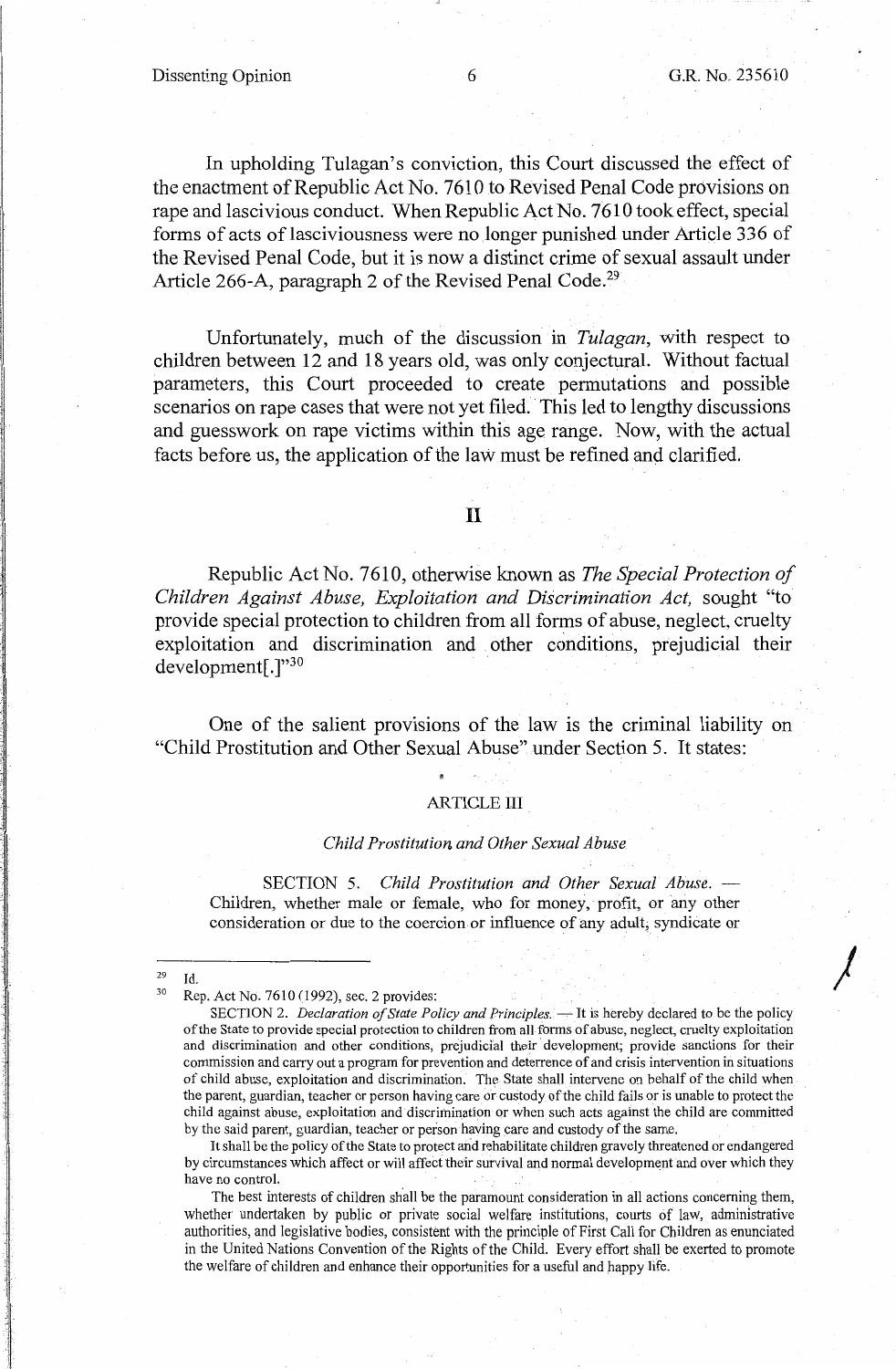i ·!, l

> ,, t,  $\mathcal{H}$

 $\int$ 

I '!-,-

group, indulge in sexual intercourse or lascivious conduct, are deemed to be children exploited in prostitution and other sexual abuse.

The penalty of *reclusion temporal* in its medium period to *reclusion perpetua* shall be imposed upon the following:

(a) Those who engage in or promote, facilitate or induce child prostitution which include, but are not limited to, the following:

(1) Acting as a procurer of•a child prostitute;

(2) Inducing a person to be a client of a child prostitute by means of written or oral advertisements or other similar means;

(3) Taking advantage of influence or relationship to procure a child as prostitute;

(4) Threatening or using violence towards a child to engage him as a prostitute; or

(5) Giving monetary consideration, goods or other pecuniary benefit to a child with intent to engage such child in prostitution.

(b) Those who commit the act of sexual intercourse or lascivious conduct with a child exploited in prostitution or subjected to other sexual abuse; *Provided*, That when the victims is under twelve (12) years of age, the perpetrators shall be prosecuted under Article 335, paragraph 3, for rape and Article 336 of Act No. 3815, as amended, the Revised Penal Code, for rape or lascivious conduct, as the case may be: *Provided,* That the penalty for lascivious conduct when the victim is under twelve (12) years of age shall be *reclusion temporal* in its medium period; and

( c) Those who derive profit or advantage therefrom, whether as manager or owner of the establishment where the prostitution takes place, or of the sauna, disco, bar, resort, place of entertainment or establishment serving as a cover or which engages in prostitution in addition to the activity for which the license has been issued to said establishment.<sup>31</sup> (Emphasis in the original)

A plain textual reading shows that the provision penalizes two (2) offenses: (1) child prostitution; and (2) other sexual abuse.

Children subjected to prostitution are those "who for money, profit, or any other consideration. . . indulge in sexual intercourse or lascivious conduct<sup>[.]"</sup> Further, children subjected to other forms of sexual abuse are those who "due to the coercion or influence of any adult, syndicate or group, indulge in sexual intercourse or lascivious conduct[.]"<sup>32</sup>

<sup>31</sup> REV. PEN. CODE, art. 335 has been repealed by Republic Act No. 8353 or the Anti-Rape law of 1997. New provisions on rape are found in REV. PEN. CODE, art. 266-A to 266-D under Crimes Against Persons. 32 Separate Opinion of J. Leonen in *People v. Tulagan,* G.R. No. 227363, March 12, 2019,

<https://elibrary.judiciary.gov.ph/thebookshel£'showdocs/1/65020> [Per J. Peralta, En Banc].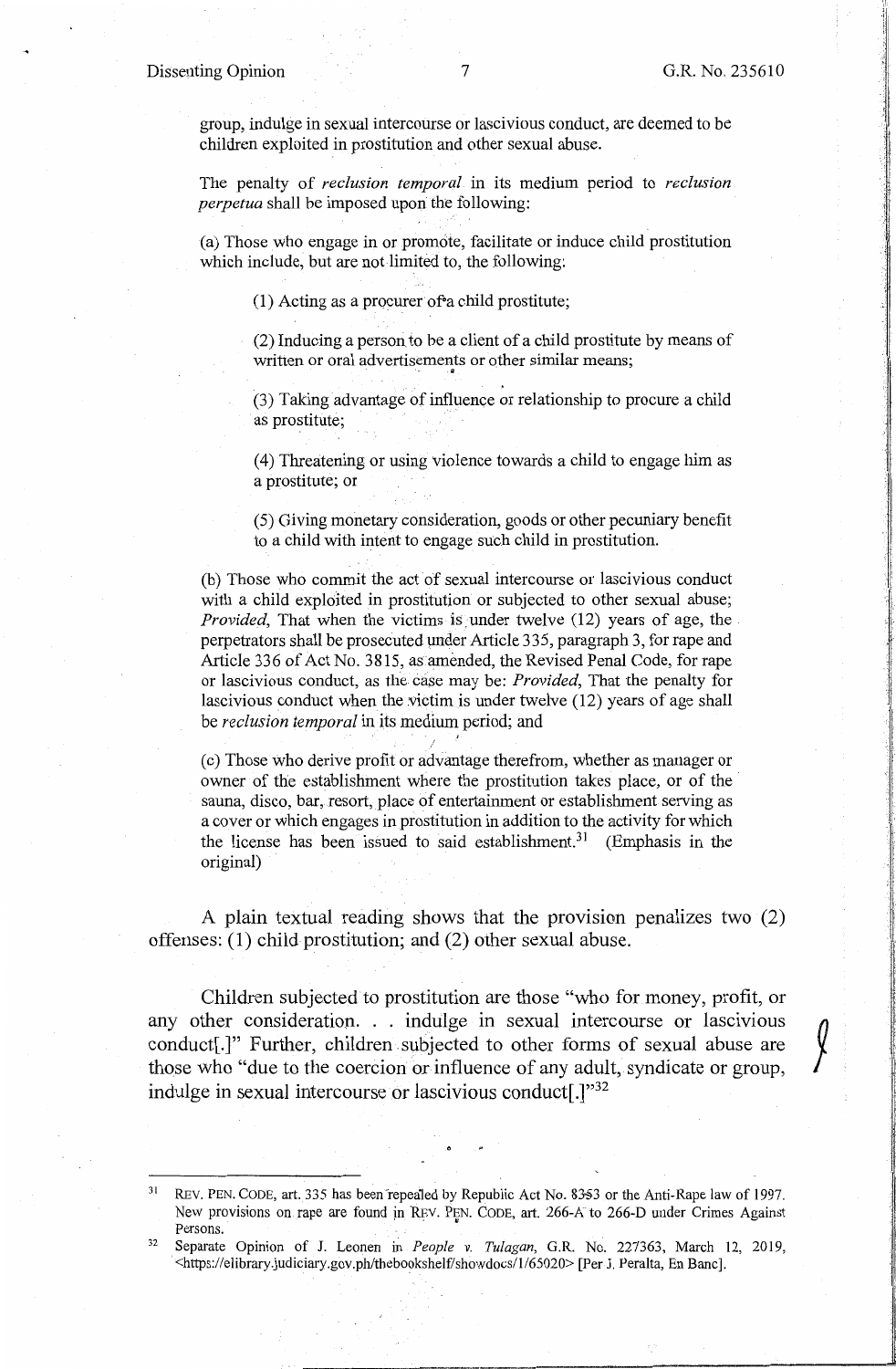I I·

> I' I

> > I'

For sexual intercourse with children below 12 years old or otherwise demented, the crime committed is rape under Article 266-A (1) of the Revised Penal Code. The law refers to the modification introduced by Republic Act No. 8353, thus:

Article 266-A. *Rape: When And How Committed.* - Rape is committed -

1) By a man who shall have carnal knowledge of a woman under any of the following circumstances:

a) Through force, threat, or intimidation;

b) When the offended party is deprived of reason or otherwise unconscious;

c) By means of fraudulent machination or grave abuse of authority; and

**d) When the offended party is under twelve (12) years of age or is demented, even though none of the circumstances mentioned above be present.** (Emphasis supplied)

As *Tulagan* explained, consent is immaterial in sexual intercourse with children under 12 years of age, because they are presumed to be incapable of giving consent, thus:

Recall that in statutory rape, the only subject of inquiry is whether the woman is below 12 years old or is. demented and whether carnal knowledge took place; whereas force, intimidation and physical evidence of injury are not relevant considerations. With respect to acts of lasciviousness, R.A. No. 8353 modified Article 336 of the RPC by retaining the circumstance that the offended party is under 12 years old in order for acts of lasciviousness to be considered as statutory and by adding the circumstance that the offended party is demented, thereby rendering the evidence of force or intimidation immaterial. This is because the law presumes that the victim who is under 12 years. old or is demented does not and cannot have a will of her own on account of her tender years or dementia; thus, a child's or a demented person's consent is immaterial because of her presumed incapacity to discern good from evil.

It bears emphasis that violation of the first clause of Section 5(b), Article III ofR.A. No. 7610 on sexual intercourse with a child exploited in prostitution or subject to other sexual abuse, is separate and distinct from statutory rape under paragraph 1(d), Article 266-A of the RPC. Aside from being dissimilar in the sense that the former is an offense under special law, while the latter is a felony under the RPC, they also have different elements. Nevertheless, sexual intercourse with a victim who is under 12 years of age or is demented is always statutory rape, as Section 5(b) of R.A. No. 7610 expressly states that the perpetrator will be prosecuted under Article 335, paragraph 3 of the RPC (now paragraph  $1(d)$ , Article 266-A of the RPC as amended by R.A. No. 8353).

Even if the girl who is below twelve (12) years old or is demented consents to the sexual intercourse, it is always a crime of statutory rape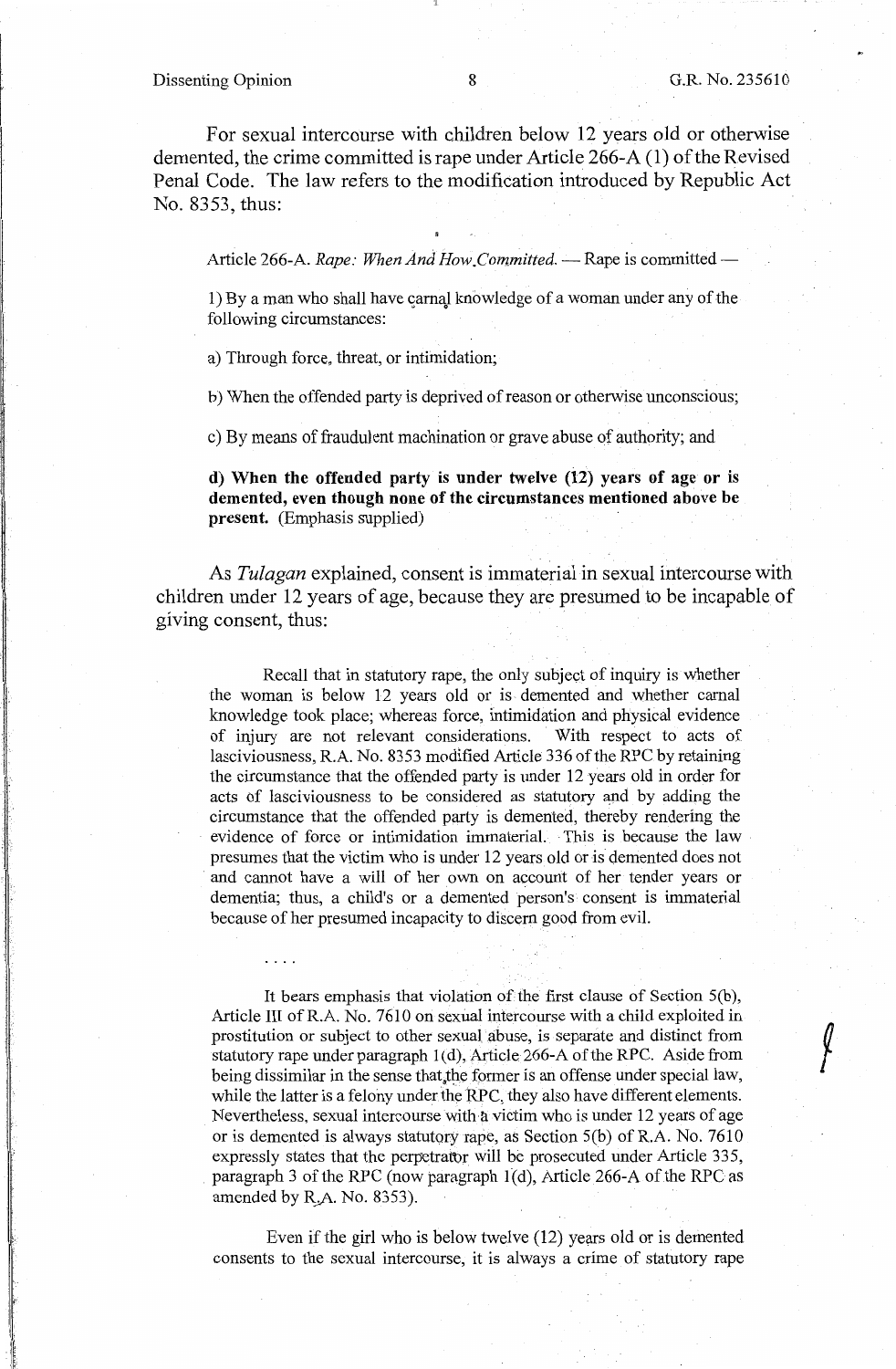į. ,I : I

-~

 $,$  ii  $^{\circ\prime\prime\prime}$ :1

> i !

under the RPC, and the offender should no longer be held liable under R.A. No. 7610. For example, a nine (9)-year-old girl was sold by a pimp to a customer, the crime committed by the latter if he commits sexual intercourse with the girl is still statutory rape, because even if the girl consented or is demented, the law presumes that she is incapable of giving a rational consent[.] $^{33}$  (Citations omitted)

It bears emphasis that the protection under the Revised Penal Code only applies to children below 12 years old, while the age of majority is at 18 years old. This situation presents a lacuna; which Republic Act No. 7610 resolved by providing criminal liability for acts of prostitution or other forms of sexual abuse done with a child between 12 and 18 years old.

Nevertheless, Republic Act No. 7610 takes into consideration that the age of sexual consent remains at 12 years old. This is "one [l] of the lowest globally and the lowest in the Asia-Pacific Region. [While] the average age of consent is 16 years old."34 This is despite the fact that under our laws, minors do not have the capacity to enter contracts or marriage. However, a strict reading of the Revised Penal Code keeps the age of sexual consent at 12 years old.

Thus, in sexual intercourse with children between 12 and 18 years of age, as *Tulagan* concludes, Section 5(b) of Republic Act No. 7610 leaves room for a child to give consent.<sup>35</sup> But this must be read with the policy espoused by the law, which states that "[t]he best interests of children shall be the paramount consideration<sup>[.]"36</sup> This obliges the courts to determine how consent to sexual conduct was given by the child, despite reaching an age where they could have reasonable discernment. To have a correct interpretation of the provision, this Court should first turn to the law's chapeau. It states:

SECTION 5. *Child Prostitution and Other Sexual Abuse*. -Children, whether male or female, who **for money, profit, or any other consideration** or **due to the coercion or influence of any adult, syndicate or group,** indulge in sexual intercourse or lascivious conduct, are deemed to be children exploited in prostitution and other sexual abuse[.] (Emphasis supplied)

The text of the law mandates that children exploited in prostitution or subject to other forms of sexual abuse ( children in EPSOSA) must have consented: (1) due to money, profit, or any other consideration; or (2) due to the coercion or influence of an adult.

<sup>33</sup> Id.

<sup>34</sup> Id. 35 *People v. Tulagan,* · G.R. No. 227363, March 12, 2019, <https://elibrary.judiciary.gov.ph/thebookshelf/showdocs/1/65020> [Per J. Peralta, En Banc]. 36 Republic Act No. 7610 (1992), sec. 2.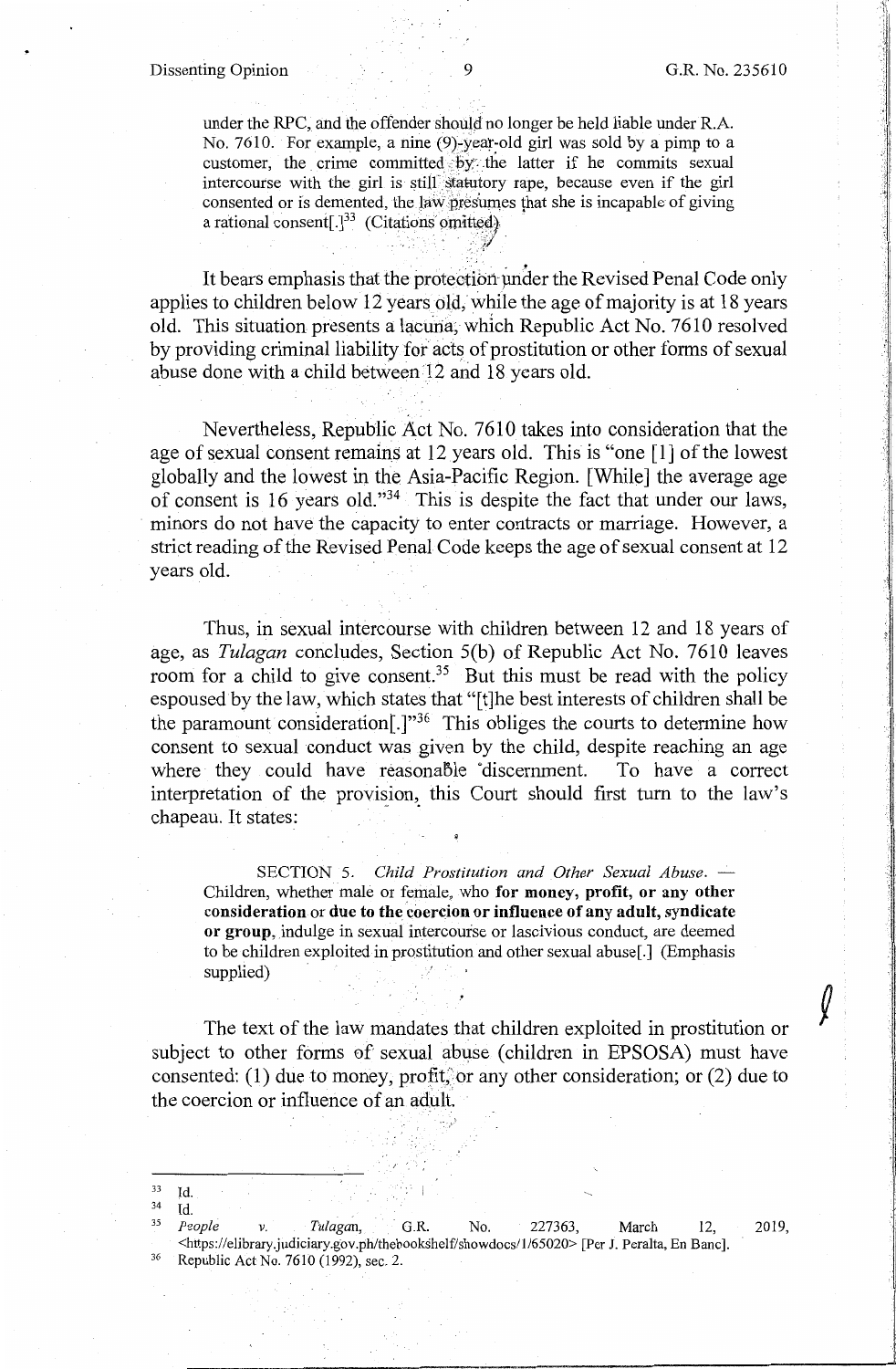Dissenting Opinion 10 G.R. No. *235610* 

In cases of children subjected to sexual abuse, the courts must determine whether coercion or influence was present, which compelled the child to indulge in sexual conduct. The resolution of this issue cannot be formulaic, but it must be based on the unique factual parameters of each case. Considering the range of age which covers children in EPSOSA, the courts must carefully ascertain if the  $\frac{1}{k}$  field freely gave sexual consent to the sexual act. *:. ~:* . , . . . . • !f . ' .. ': ...... *. '-:·}.~;-...* . ·.

For example, a 12-year-old child's judgment cannot be equated to that of a 17-year-old's. Moreover, the relationship of the child to the perpetrator must be taken into account. For instance, a 17-year-old, who is still deemed a child, who had sexual intercourse with an 18-year-old, is not comparable to a sexual intercourse of a 12-year-old with an adult twice or thrice his or her age.

Factors such as age difference, the victim and perpetrators' relationship, and the child's psychological disposition must be considered by this Court, having in mind the child's best interest.

#### • III

In this case, it cannot be said that the victim freely consented to having sexual intercourse with petitioner.  $\degree$ ..

This Court has concluded that the age difference between the victim and petitioner indicates coercion and intimidation. In *Caballo v. People*,<sup>37</sup> accused Caballo was 23 years old at the time he met AAA, who was then 17 years old. Caballo was able to persuade AAA to have sexual intercourse with him due to promises of marriage and the assurance that he would not get her pregnant. This Court ruled that the element of coercion or influence is present:

[C]ase law further clarifies that sexual intercourse or lascivious conduct under the coercion or influence of any adult exists when there is some form of compulsion equivalent to intimidation which subdues the free exercise of the offended party's free will. Corollary thereto, Section 2 {g) of the Rules on Child Abuse Cases conveys that sexual abuse involves the element of influence which manifests in a variety of forms. It is defined as:

> The employment, use, persuasion, inducement, enticement or coercion of a child to engage in or assist another person to engage in; sexual intercourse or lascivious conduct or the molestation, prostitution, or incest with children.

To note, the term "influence'' means the "improper use of power or trust in any way that deprives a person of free will and substitutes another's objective." Meanwhile, "coercion" is the "improper use of . . . power to

<sup>37 710</sup> Phil. 792 (2013) [Per J. Perlas-Bernabe, Second Division].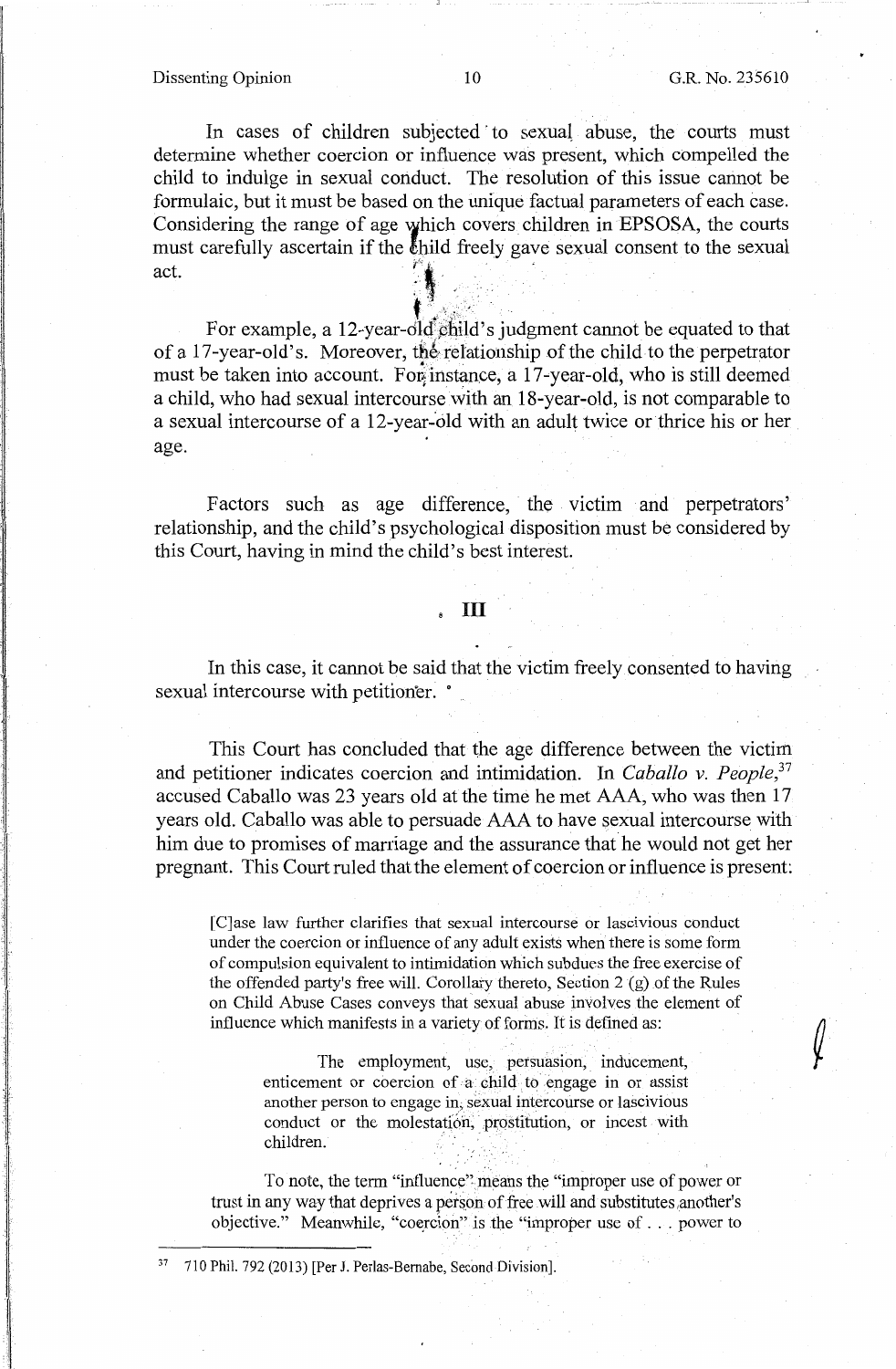,I

compel another to submit to the wishes of one who wields it."<sup>38</sup> (Citations omitted)

This Court considered, among other factors, the age difference between AAA and Caballo as an indicium of coercion and influence:

[C]oupled with AAA's minority is Caballo's seniority. Records indicate that Caballo was 23 years old at the time of the commission of the offense and therefore, 6 years older than AAA, more or less. The age disparity between an adult and a minor placed Caballo in a stronger position over AAA so as to enable him to force his will upon the latter.<sup>39</sup>

',

## In *People v. Errojo:<sup>40</sup>*

At a tender age of fourteen, innocent of the ways of the world, complainant is no match to the accused-appellant, a forty-one year old married individual who sexually assaulted her. The sheer force and strength of the accusedappellant would have easily overcome any resistance that complainant could have put up. What more if the assault was committed with a deadly knife, the sight of which would have necessarily evoked fear in complainant. Thus, it is understandable if she easily succumbed to the sexual intrusion. Her failure to disclose the outrage on her person to anybody including her parents is due to the threats on her life and her brothers. Indeed, one cannot expecther to act like an adult or a mature and experienced woman who would have the courage and intelligence to disregard a threat to her life and complain immediately that she had been sexually assaulted. It is not uncommon for young girls to conceal for sometime the assaults on their virtue because of the rapist's threats on their lives. $41$ 

#### Similarly, in *People v. Clado:42*

It is therefore enough that it produces fear - fear that if the victim does not yield to the bestial demands of the accused, something would happen to heart the moment or thereafter, as when she is threatened with death if she reports the incident. This Court has noted ih several cases that minors could be easily intimidated and cowed into silence even by the mildest threat against their lives. At the time of the commission of the crimes, Salve was a fifteen-year old girl who had just arrived in town to tend the beauty parlor of her sister. She was left all alone that night and intimidation would explain why she did not put up a determined resistance against her defiler.<sup>43</sup> (Citations omitted)

In these cases, this Court resolved that the victim's minority is an important consideration in determining whether he or she could freely and

 $38$  Id. at 805-806.<br> $39$  Id. at 807.

<sup>40 299</sup> Phil. 51 (1994) [Per J. Nocon, Second Division].<br> $^{41}$  Id. at 60.<br> $^{42}$  397 Phil. 813 (2000) [Per J. Gonzaga-Reyes, Third Division].<br> $^{43}$  Id. at 826.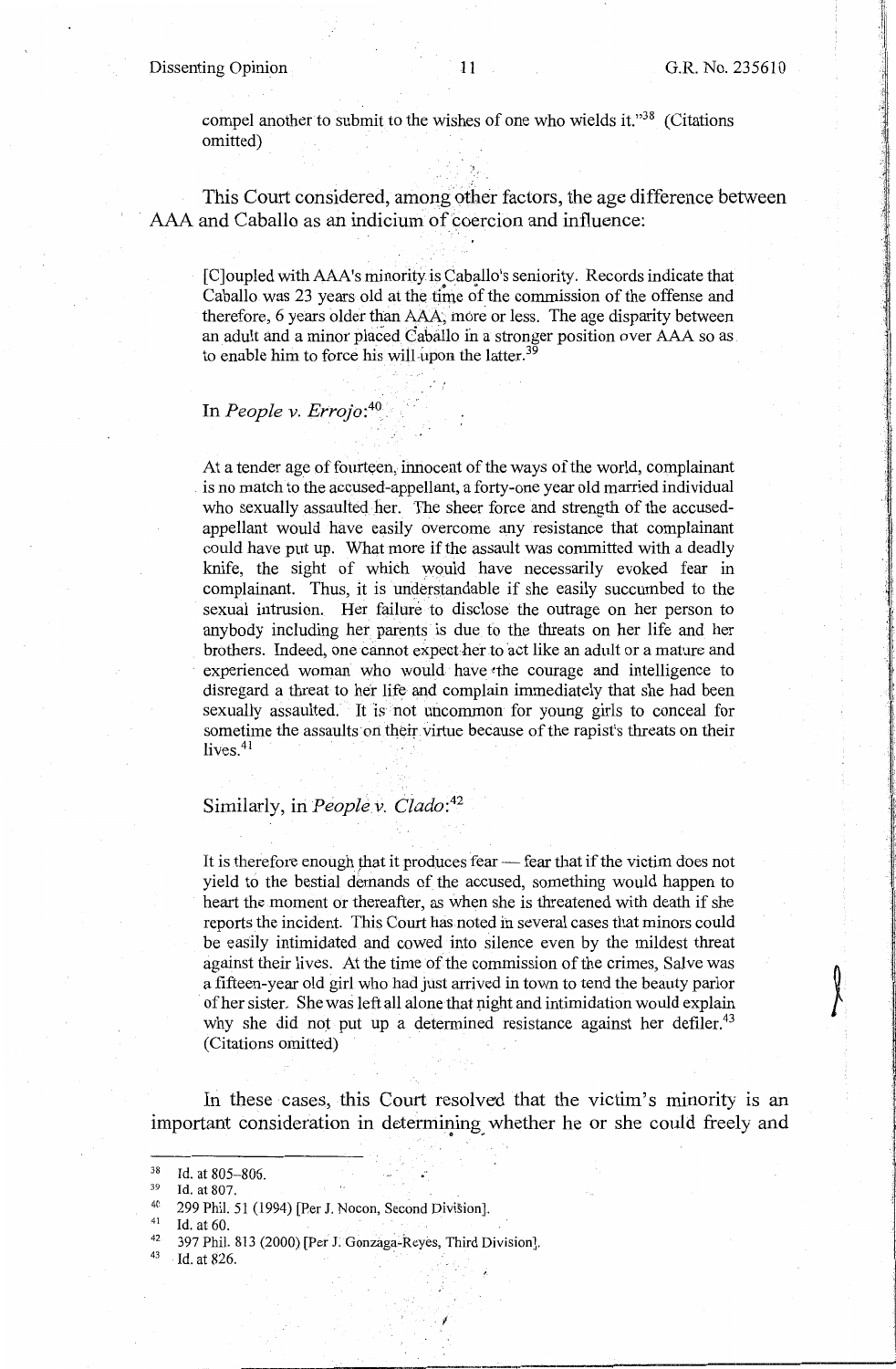#### Dissenting Opinion 12 , G.R. No. 235610

rationally give consent to a sexual act with an adult. Moreover, the victim and the adult's age difference could be a sign of coercion and intimidation. This is because a vast age difference can facilitate the assertion of dominance by the perpetrator over the victim.

៖<br>1 Here, the 15-year age gap between petitioner and the victim indicates that there is coercion and intimidation'in the sexual intercourse. It is difficult to accept how the victim, who just turned 12 years old at that time, could have entered into a relationship with an adult 15 years her senior.

Moreover, the victim's psychological disposition showed that she is vulnerable to petitioner's cajolery. As the Social Welfare Office report showed, the victim suffered multiple emotional crises as a child and that her decision to live with the accused is a result of her longing for a parental figure. This Court should also consider that the victim experienced sexual abuse when she was younger. Further, she was raped twice when she was just nine  $(9)$  and 11 years old.<sup>44</sup>

As the case study noted, the psychological trauma impeded the victim's growth and development. Given her psychological state, the *ponencia* should have been more cautious in concluding that there was sexual consent. This Court should not tolerate and further cement the abuse and psychological trauma on victims. Considering the wide age difference between petitioner and the victim, and the victim's psychological condition, there is coercion and intimidation. Accused evidently used the victim's minority and vulnerability to compel her to have sexual intercourse with him.

Moreover, petitioner's theory that they were sweethearts at that time is made questionable by the victim's filing of the criminal case against him. Petitioner's self-serving excuse that the victim's filing was only a result of a misunderstanding should not be given credence, considering the distressing process the victim had to go through just to be able file the case. It is incomprehensible why the victim would choose to concoct a false story, to undergo physical examination, and to convince her brother to testify at court if she only wanted to get back at the accused.

While the victim allegedly filed an affidavit of desistance, this affidavit was not testified to by the victim in court. Moreover, it was not executed with the assistance of an older relative.<sup>45</sup>

Lastly, the *ponencia* maintains that the victim's cohabitation with petitioner, and the fact that they\_ haq another child, signifies her consent.

g . ~-. -.

<sup>44</sup>*Rollo,* p. 55.

Id. at 60.

 $\mathbb{I}^-$ .I i.

I

 $\mathbf{l}$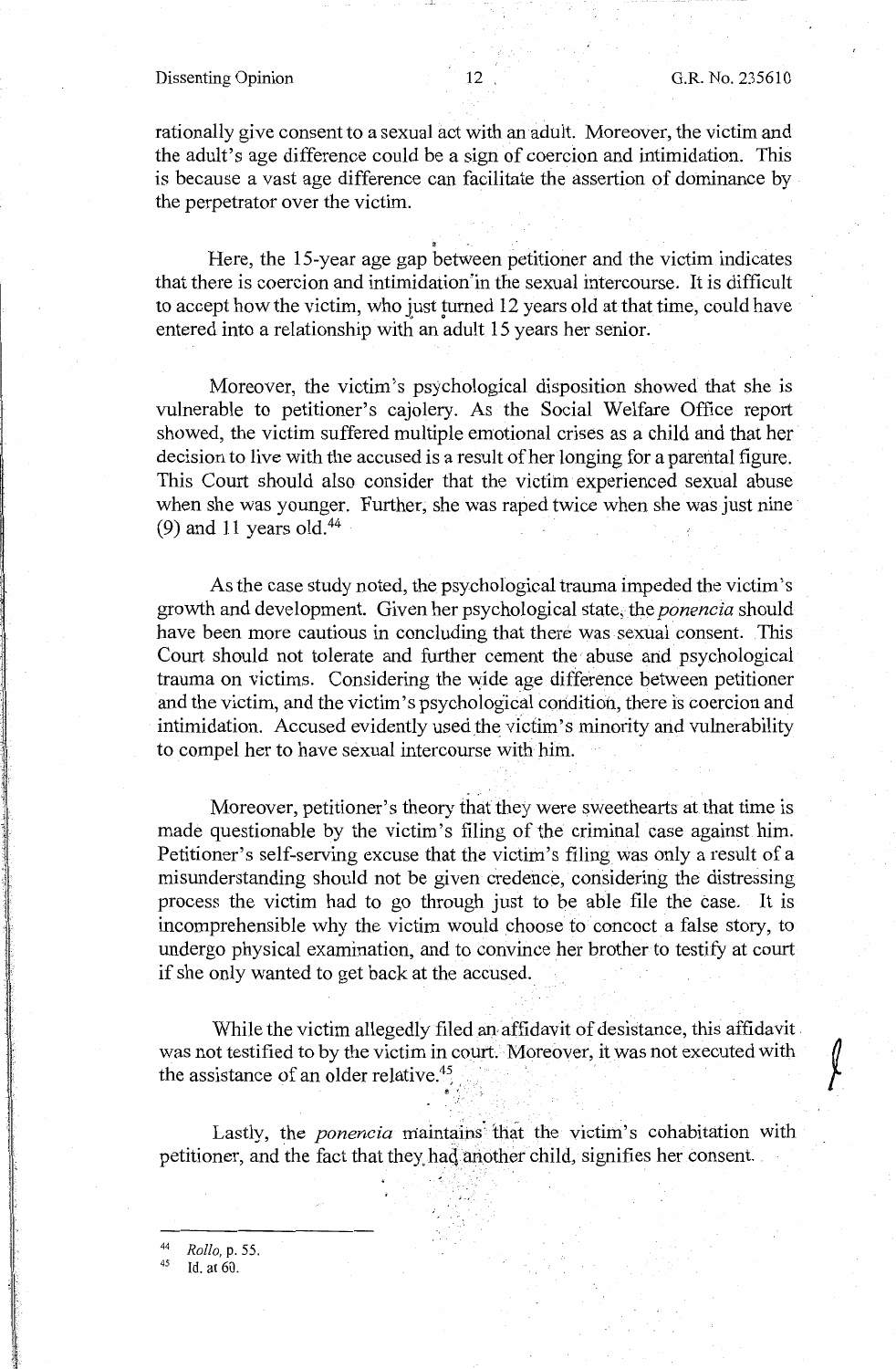,. the company of

.1

## I disagree.

Subsequent cohabitation cannot act as pardon to the sexual abuse committed against the victim.

In *People v. Bongbonga*,<sup>46</sup> the accused was charged with the rape of AAA. As a defense, accused claimed that their sexual intercourse was consensual and that they were now JiYing together as partners. In affirming the accused's guilt, this Court rejected his sweetheart defense and ruled that subsequent cohabitation does not pardon the prior sexual abuses done by the accused:

On this note, Ruben anchors his claim of consensual sexual congress on the fact of his cohabitation with AAA. However, such claim was already addressed by the CA in the questioned Decision, which affirmed the findings of the RTC, that such cohabitation occurred only after the respective dates of the incidents. Here, such fact of cohabitation, by itself, had no bearing on the prior forcible advances committed by Ruben upon AAA. In fact, contrary to Ruben's assertions, any consent implied from the fact of cohabitation is dispelled by AAA's express declarations that she was forced against her will to live with Ruben out of fear of her father.

To be sure, that a man and a woman are living in the same house is not enough to rule out the bestial act of forced sexual intercourse. Here, the fact of cohabitation is immaterial to the charge of rape as it only took place after the alleged incidents. In *People v. Bautista*, the Court aptly held:

> Besides, even if he and the victim were really sweethearts, such a fact would not necessarily establish consent. It has been consistently ruled that "a love affair does not justify rape, for the beloved cannot be sexually violated against her will." The fact that a woman voluntarily goes out on a date with her lover does not give him unbridled license to have sex with her against her will.<sup>47</sup> (Citations omitted)

Moreover, the ruling of the *ponencia* is consistent with the idea that rape or sexual abuse may be pardoned. This Court has settled that rape is no longer pardoned through marriage. In *People* v. *Jumawan: <sup>48</sup>*

In 1997, R.A. No. 8353 eradicated the stereotype concept of rape in Article 335 of the RPC. The law reclassified rape as a crime against person and removed it from the ambit of crimes against chastity. More particular to the present case, and perhaps the law's most progressive proviso is the 2nd paragraph of Section 2 thereof recbgnizing the reality of marital rape and criminalizing its perpetration, *viz.*:

<sup>&</sup>lt;sup>46</sup> 816 Phil. 596 (2017) [Per J. Caguioa, First Division].<br><sup>47</sup> Id. at 608–609.

<sup>733</sup> Phil. 102 (2014) [Per J. Reyes, First Division].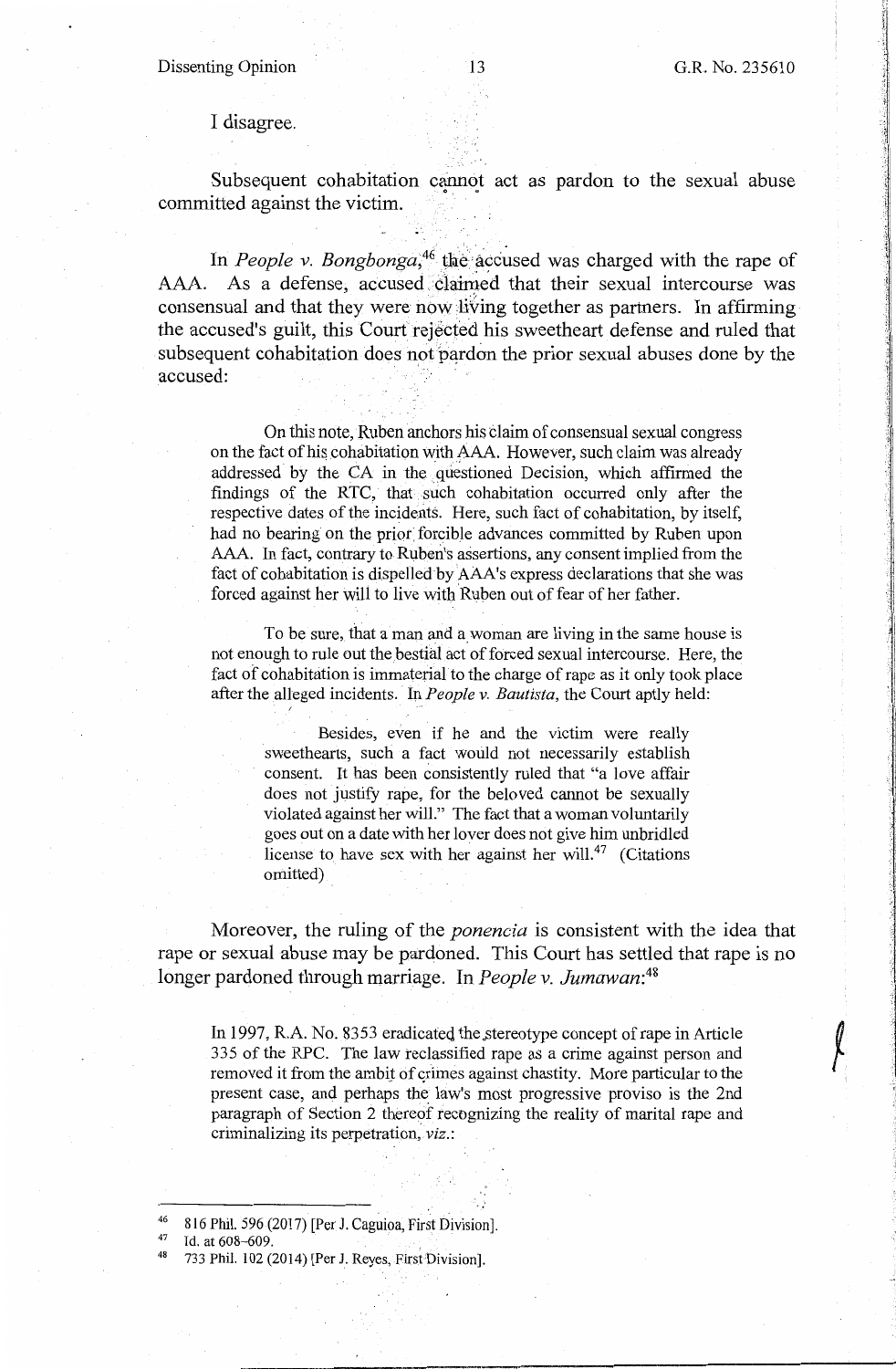$\int$ 

Article 266-C. *Effect of Pardon*. - The subsequent valid marriage between the offended party shall extinguish the criminal action or the penalty imposed:

In case it is the legal husband who is the offender, the subsequent forgiveness by the wife as the offended party shall extinguish the criminal action or the penalty: Provided, That the crime shall not be extinguished or the penalty shall not be abated if the marriage is void *ab initio.* 

The paradigm shift on marital rape in the Philippine jurisdiction is further affirmed by R.A. No. 9262, which regards rape within marriage as a form of sexual violence that may be committed by a man against his wife within or outside the family abode[.]

Clearly, it is now acknowledged that rape, as a form of sexual violence, exists within marriage. A man who penetrates her wife without her consent or against her will commits sexual violence upon her, and the Philippines, as a State Party to the CEDAW and its accompanying Declaration, defines and penalizes the act as rape under R.A. No. 8353.

A woman is no longer the chattel-antiquated practices labeled her to be. A husband who has sexual intercourse with his wife is not merely using a property, he is fulfilling a marital consortium with a fellow human being with dignity equal to that he accords himself. He cannot be permitted to violate this dignity by coercing her to engage in a sexual act without her full and free consent. Surely, the Philippines cannot renege on its international commitments and accommodate conservative yet irrational notions on marital activities that have lost their relevance in a progressive society.<sup>49</sup>

*Jumawan* considered the enactment of Republic Act No. 8353, which reclassified rape as a crime against person, and no longer a crime against chastity. This reclassification is not only nominal but a crucial shift in understanding the gravity and nature of rape.

Rape, including other forms of sexual abuse, should no longer be viewed as a crime against chastity, which focuses on the dishonor to the victim's father or family. Rape and sexual abuse is a strike against the person of the victim. It is a violation of one's autonomy, a "violation of free will, or the freely made choice to engage in sexual intimacy."<sup>50</sup>

To reiterate, sexual intercourse is a complex act which is not only physical or sensual. Beyond that, it comes with the complexity of intimacy, relationship, and reproductive consequences.

i

*<sup>l</sup>*• ;\_;-,·.;· .. , .

<sup>&</sup>lt;sup>49</sup> Id. at 133–141.<br><sup>50</sup> Rosemary Hunter, et al., Choice and Consent 97 (2007).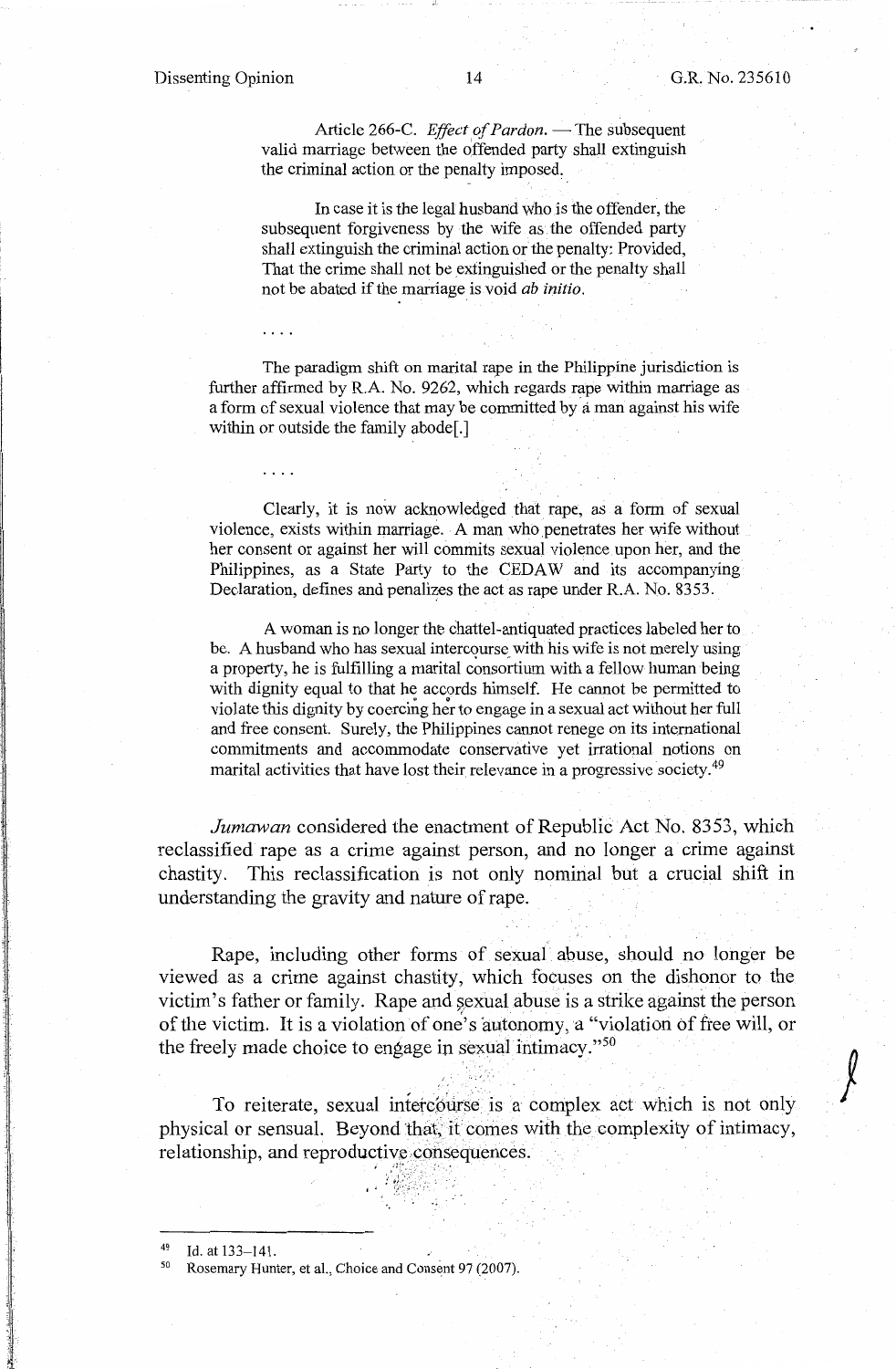# Dissenting Opinion , .

 $\sqrt{2}$ 

• I I

Sexual intimacy may be primarily done for procreation<sup>51</sup> or solely for pleasure.<sup>52</sup> How sexuality and intimacy is expressed, what constitutes sex, and with whom to be intimate with is a person's choice.<sup>53</sup>

 $\sigma_{\rm c}$  .

Therefore, consent to sex does not only cover the physical act. Sex does not only involve the body, but it necessarily involves the mind as well. It embraces the moral and psychological dispositions of the persons engaged in the act, along with the socio-cultural expectation and baggage that comes with the act.<sup>54</sup> For instance, there are observed differences in sexual expectations and behaviors among different genders, and more so, among individuals. The wide range of sexual desire and behavior are not only shaped by biology, but by culture and prevailing norms as well.<sup>55</sup> Full and genuine consent to sex, therefore, is "preceded by a number of conditions which must exist in order for act of consent to be performed."56

Part and parcel of a valid consent is the ability to have the intellectual resources and capacity to make a choice that reflects his or her judgments and values.<sup>57</sup> For someone to give sexual consent, he or she must have reached a certain level of maturity. 58

This observation becomes more apparent in determining the validity of sexual consent given by adults compared to children. Sexual consent is not a switch, but a spectrum. As a child grows into adolescence, and later to adulthood, the measure of sexual consent shifts from capacity to voluntariness.59 Under the law, sexual consent from a child is immaterial, because he or she is deemed incapable of giving an intelligent consent.  $60$ However, this presumption is relaxed as the child matures. In our jurisdiction, the gradual scale begins when the child reaches the age of 12 years old. From this age, the law may admit voluntariness on the part of the child.

Nevertheless, voluntariness or informed sexual consent of a child must be determined cautiously. Cases involving younger victims must be resolved through more stringent criteria. Several factors, such as the age of the child, his or her psychological state, intellectual capability, relationship with the accused, their age difference, and other signs of coercion or manipulation must be taken into account in order to protect the child.

- 
- $\frac{55}{56}$  Id.

·,

<sup>51</sup> Alan Wertheimer, Consent To Sexual Relations 53-54 (2003).<br>
52 Id. at 56.<br>
53 *See J. Leonen, Dissenting Opinion in <i>People v. Tulagan*, G.R., No. 227363, March 12, 2019, < https://elibrary.judiciary.gov.ph/thebookshelf/showdocs/1/65020> [Per J. Peralta, En Banc].<br>
54 Alan Wertheimer, Consent To Sexual Relations 37-49 (2003).

<sup>&</sup>lt;sup>56</sup> Rosemary Hunter, et al., Choice and Consent 98 (2007).<br><sup>57</sup> Alan Wertheimer, Consent To Sexual Relations 126 (2003).<br><sup>58</sup> Franklin Miller, et al., The Ethics of Consent 5 (2009). *See also* David Archard, Sexual Conse (1997).

<sup>59</sup> Joseph J. Fischel, Sex and Harm in the Age of Consent 102-103 (2016). 60 *See People v. Andres,* 324 Phil. 124 (1996) [Per J. Puno, Second Division].